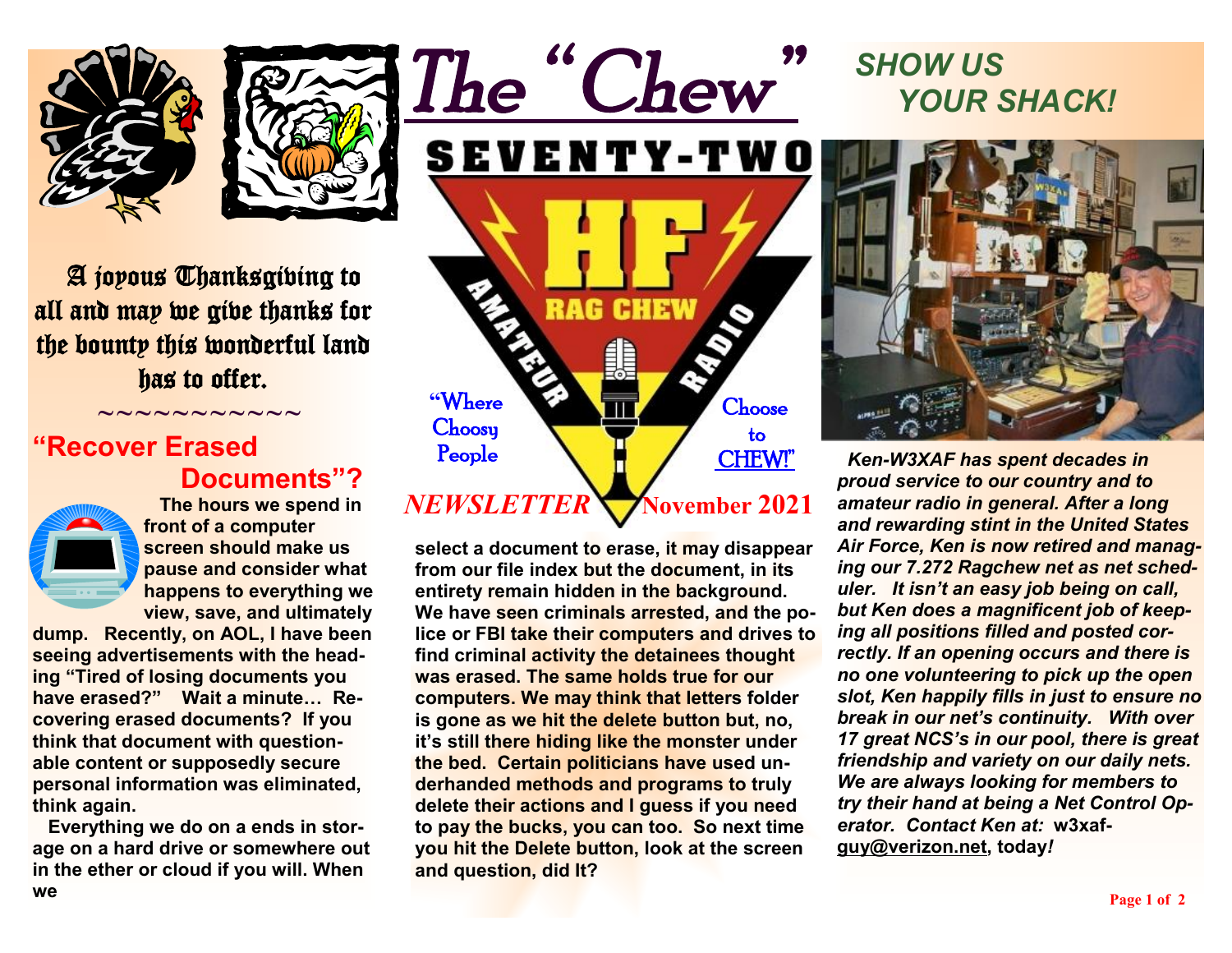## *A Weighty Issue…*



 **Bill-KB1PKS, after several encounters with storms and fallen trees, has again resurfaced with a newly installed long wire antenna.** 

 **Bill installed a set of pulleys on one of the 6 trees to provide** 

**tension for his 640 foot long wire for 160** 

**meters. Now 4 legs out of the 6 are under pulley systems!** 

 **One pulley has five 8-oz. lead sinkers on it for a total of 2.5 pounds and the other has one 3-pound barbell weight** 

**plus two 6-oz. sinkers for a total of 3.75 pounds. Of course, the higher weight is for a longer stretch of wire (~200ft) than the other lower weight (~120 feet) stretch.** 

*to see what will happen next. world, as they get caught!*  **Now with this constant tension, all of Bill's wires are at least 18 to 20 feet off the ground at the lowest sagging point.** 

**It may not make <sup>a</sup> big difference in signal strength, but at least it will give much more play during wind /ice storms saving wire breakage!** 

## *~~~~~~~~~~ CAUGHT YA!*

 *Little fingers, Kilian, was caught by Grandpa Loby monkeying around with old Grandpa's radio equipment. This rambunctious 3 year old likes to hit* 

*and run, leaving this grandpa wondering why no one was hearing me on the Chew. As Kilian is my third grandson, I have gotten used to mysterious happenings around my shack. For some reason children love to switch switches and tweak knobs, watching* 

 *I wouldn't trade their laughter for the* 

*~~~~~~~~~~~~~~~~~~~~~~~~~~~~~~~~~~* 



### *A note from your editor …*

 **Our monthly newsletter "THE CHEW", contains information about the activities and participants in the 7.272 Ragchew Net. We rely on contributions of stories and pictures from the members to keep all of us up to date, impart information we can all use and, of course, to raise a smile and a chuckle or two. If you find a new "Taz" photo that can be used for future certificates and QSLs, that too is greatly appreciated. Without you, there is no Chew! Please, e-mail your stories, tech info and photos to Loby at [wa2axz@arrl.net](mailto:wa2axz@arrl.net)** 

**~~~~~~~~~~~~~~~~~~~~**

*Many Thanks!* 

#### Volunteers Wanted!



 **If you would like to be one of our Net Control Stations on a regular schedule or as an occasional fill-in, please contact our net scheduler, Ken-W3XAF.**



*Need QSLs or Eyeball Cards ???* 



 **KB3IFH QSL Cards [www.kb3ifh.homestead.com](http://www.kb3ifh.homestead.com) ~~~~~~~~~~~~~~~~~~~~~~** 

**72chew.net**